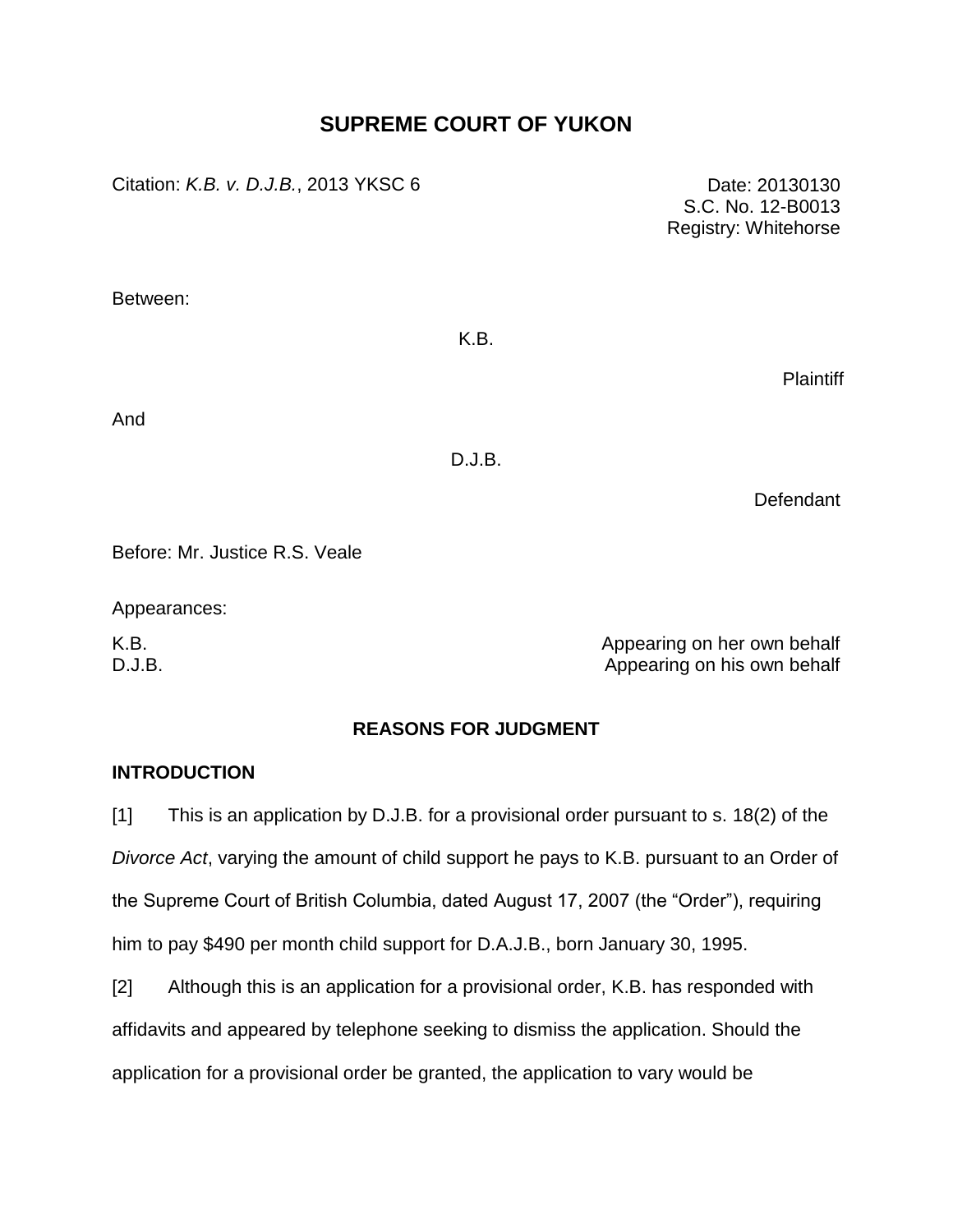transmitted to the Supreme Court of British Columbia, pursuant to s. 19 for on order confirming or refusing to confirm the provisional order.

## **THE FACTS**

[3] D.J.B. is applying to vary the Order based upon his income information from the period of 2008 through 2011.

[4] Both parties agree that D.J.B. is in arrears at the time of this application on November 2, 2012, in the amount of \$5,340.

[5] In this application, he seeks a credit of \$8,934 with the result that K.B. would owe D.J.B. the sum of \$3,594.

[6] The application is based upon the fact that the Order to pay \$490 child support was based on an implied income of \$50,000 and the claim that his actual income was as follows with the requested credit:

| Year | Income | <b>Monthly Child</b><br>Support | Credit |
|------|--------|---------------------------------|--------|
| 2008 | 42,688 | 391                             | 1,089  |
| 2009 | 43,944 | 402                             | 968    |
| 2010 | 19,011 | 170                             | 3,520  |
| 2011 | 39,859 | 363                             | 1,397  |

[7] This credit totals \$6,974 and D.J.B. claims a further credit of \$1,960 based on his support for the one month each summer spent in D.J.B's exercise of access.

## **Disposition**

[8] This Court has adopted the principles set out in *Earle .v Earle*, 1999 BCSC 283, wherein Martinson J. stated the following principle regarding arrears of child support, at para. 46: